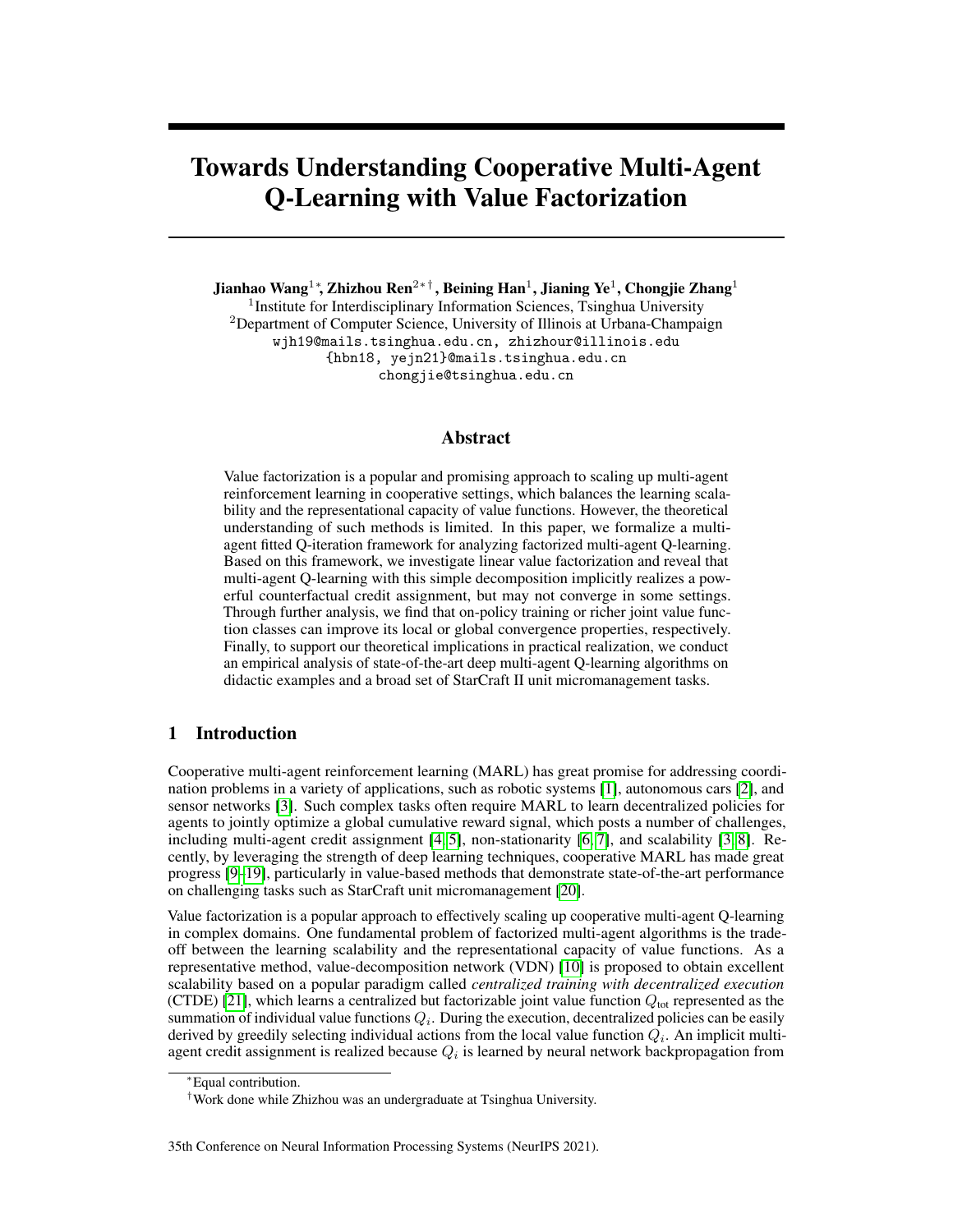the total temporal-difference error on the single global reward signal. This linear value factorization structure can significantly improve the scalability of multi-agent joint policy training and individual policy execution. This linear value factorization adopted by VDN also realizes a sufficient condition for an important principle of CTDE, the IGM (*Individual-Global-Max*) principle [\[13\]](#page-10-10), which asserts the consistency between joint and individual greedy action selection and ensures the consistent policy learning under the CTDE paradigm. Following this principle, most recent advances focus on enriching the function expressiveness of the factorization from  $Q_{\text{tot}}$  to  $Q_i$ . QMIX [\[12\]](#page-10-11) uses a monotonic function to represent the joint value function  $Q_{\text{tot}}$  through local values  $Q_i$ , whose function expressiveness is further improved by QTRAN [\[13\]](#page-10-10) and QPLEX [\[19\]](#page-11-0) that aim to achieve full function expressiveness induced by the IGM principle. These approaches show promise and achieve state-of-the-art performance in complicated cooperative multi-agent domains.

Despite these impressive empirical successes, theoretical understandings for these MARL approaches are still limited. To bridge this gap, this paper is the first to consider a general framework for theoretical studies. We formulate *Factorzed Multi-Agent Fitted Q-Iteration* (FMA-FQI) for formally analyzing cooperative MARL with value factorization. This framework generalizes single-agent Fitted Q-Iteration, a popular model for studying Q-learning algorithms with function approximation [\[22](#page-11-3)[–25\]](#page-11-4). FMA-FQI models the iterative training procedure of multi-agent Q-learning using empirical Bellman error minimization. Under this framework, we investigate two popular value factorization methods: the linear factorization used by VDN [\[10\]](#page-10-9), and the IGM factorization adopted by QTRAN [\[13\]](#page-10-10) and QPLEX [\[19\]](#page-11-0). Our analyses reveal algorithmic properties of these approaches and provide insights on fundamental questions: Why do they work? Do they converge? When may they not perform well?

The main contribution of this paper can be summarized as follows:

- 1. We formalize *Factorized Multi-Agent Fitted Q-Iteration* (FMA-FQI) as a general theoretical framework for analyzing cooperative multi-agent Q-learning with value factorization.
- 2. Based on FMA-FQI, we study linear value factorization and derive a closed-form solution to its Bellman error minimization. We then reveal two novel insights that: 1) linear value factorization implicitly realizes a powerful counterfactual credit assignment and 2) on-policy training is beneficial to its stability and local convergence near the optimal solutions.
- 3. Using FMA-FQI, we also study IGM value factorization and prove its global convergence and optimality.
- 4. Empirical analysis is conducted to connect our theoretical implications to practical scenarios by evaluating state-of-the-art deep MARL approaches.

# 2 Related Work

Deep Q-learning algorithms that use neural networks as function approximators have shown great promise in solving complicated decision-making problems [\[26\]](#page-11-5). One of the core components of such methods is iterative Bellman error minimization, which can be modelled by a classical framework called Fitted Q-Iteration (FQI) [\[27\]](#page-11-6). FQI utilizes a specific Q-function class to iteratively optimize empirical Bellman error on a dataset  $D$  with respect to a frozen target. Great efforts have been made towards theoretically characterizing the behavior of FQI with finite samples and imperfect function classes [\[22](#page-11-3)[–24\]](#page-11-7). From an empirical perspective, there is also a growing trend to adopt FQI for empirical analysis of deep offline Q-learning algorithms [\[25,](#page-11-4) [28\]](#page-11-8). In MARL, the joint Qfunction class grows exponentially with the number of agents, leading many algorithms [\[10,](#page-10-9) [13,](#page-10-10) [19\]](#page-11-0) to utilize different value factorization structures to balance scalability and optimality. In section [4,](#page-3-0) we generalize FQI to formalize a factorized multi-agent fitted Q-iteration framework for analyzing cooperative multi-agent Q-learning algorithms with value factorization.

To achieve superior effectiveness and scalability in multi-agent settings, centralized training with decentralized executing (CTDE) has become a popular MARL paradigm [\[29,](#page-11-9) [30\]](#page-11-10). *Individual-Global-Max* (IGM) principle [\[13\]](#page-10-10) is a critical concept for value-based CTDE [\[31\]](#page-11-11), that ensures the consistency between joint and local greedy action selections and enables effective performance in both training and execution phases. VDN [\[10\]](#page-10-9) utilizes linear value factorization to satisfy a sufficient condition of IGM. This simple linear structure of VDN has become very popular in MARL due to its excellent scalability [\[13,](#page-10-10) [19,](#page-11-0) [32\]](#page-11-12) and inspired many follow-up methods. QMIX [\[12\]](#page-10-11) proposes a monotonic Q-network structure to improve the expressiveness of the factorized function class. QTRAN [\[13\]](#page-10-10)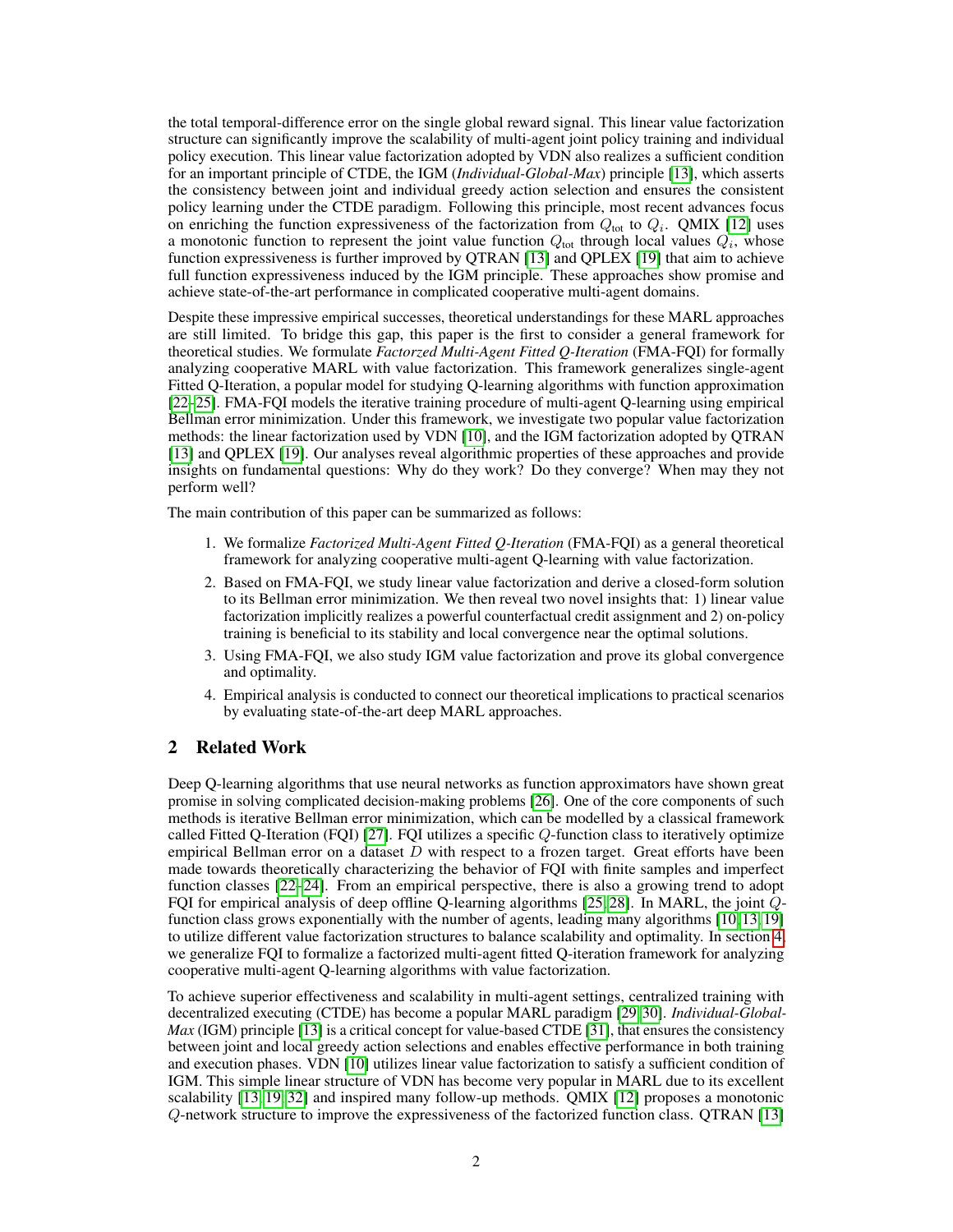aims to realize the entire IGM function class, but its proposed objective is computationally intractable and requires two extra soft regularizations to approximate IGM, which actually loses rigorous IGM guarantees. QPLEX [\[19\]](#page-11-0), the state-of-the-art multi-agent Q-learning algorithm, encodes the IGM principle into the Q-network architecture and realize a complete IGM function class, but may have potential limitations in scalability. This paper focuses on the theoretical and empirical understanding of multi-agent Q-learning with linear and IGM value factorization to explore the underlying implications of their corresponding factorized value structures.

## 3 Notations and Preliminaries

#### 3.1 Decentralized Rich-Observation Markov Decision Process (Dec-ROMDP)

To support theoretical analysis on cooperative multi-agent Q-learning, we consider the problem formulation of *Decentralized Rich-Observation Markov Decision Process* (Dec-ROMDP). Dec-ROMDP is an interpolation of ROMDP [\[33,](#page-11-13) [34\]](#page-11-14) and Dec-POMDP [\[35\]](#page-12-0), in which the latent state space is finite, and the observation space could be arbitrarily large. A Dec-ROMDP is defined as a tuple  $M = \langle N, S, X, A, P, \Lambda, r, \gamma \rangle$ .  $\mathcal{N} \equiv \{1, \ldots, n\}$  is a finite set of agents. S is a finite set of global latent states.  $\mathcal X$  denotes the observation space (a.k.a. context space) which is larger than the latent state space. A denotes the action space for an individual agent. The joint action  $a \in A \equiv A^n$ is a collection of individual actions  $[a_i]_{i=1}^n$ . At each timestep t, a selected joint action  $a_t$  results in a latent-state transition  $s_{t+1} \sim P(\cdot | s_t, \mathbf{a}_t)$  and a global reward signal  $r(s_t, \mathbf{a}_t)$ . The observation of agent *i* is generated from the emission distribution  $x_{t,i} \sim \Lambda(\cdot | i, s_t)$ .

The major difference between Dec-ROMDP and Dec-POMDP is the concept of rich observation. Dec-ROMDP ensures that the observation emission distributions are disjoint across latent states, i.e., there exists an inverse function  $\Lambda^{-1}$  :  $\mathcal{N} \times \mathcal{X} \to \mathcal{S}$  that decodes full information of latent states from observations. This assumption enables us to consider *reactive function classes* [\[36,](#page-12-1) [37\]](#page-12-2), which only takes the latest observation as inputs. Formally, the goal for MARL in Dec-ROMDP is to construct a joint policy  $\pi = \langle \pi_1, \ldots, \pi_n \rangle$  maximizing expected discounted rewards  $V^{\pi}(x) =$  $\mathbb{E} \left[ \sum_{t=0}^{\infty} \gamma^t r(s_t, \pi(x_t)) | x_0 = x \right],$  where  $\pi_i : \mathcal{X} \mapsto \mathcal{A}$  denotes an individual policy of agent i which depends on its local observation. The corresponding action-value function is denoted as  $Q^{\pi}(\mathbf{x}_t, \mathbf{a}_t) = \mathbb{E}[r(s_t, \mathbf{a}_t) + \gamma V^{\pi}(\mathbf{x}_{t+1}) | \mathbf{x}_t].$  More discussions are deferred to Appendix [A.](#page--1-0)

Why Dec-ROMDP? The most widely-used environment setting in deep MARL for empirical studies is Dec-POMDP. However, as implied by prior work, finding an optimal policy in infinitehorizon Dec-POMDPs is an incomputable problem in the classical computation model [\[38\]](#page-12-3). There is no algorithm that can achieve strong theoretical guarantees in the Dec-POMDP setting. Following recent advances in reinforcement learning with function approximation [\[33,](#page-11-13) [34,](#page-11-14) [39,](#page-12-4) [40\]](#page-12-5), we consider the rich-observation setting to derive implications from a theoretical perspective. This setting is also adopted by a concurrent work to establish algorithm analysis for cooperative multi-agent reinforcement learning [\[41\]](#page-12-6).

#### 3.2 Centralized Training with Decentralized Execution (CTDE)

Most deep multi-agent Q-learning algorithms with value factorization adopt the paradigm of centralized training with decentralized execution [\[21\]](#page-11-2). In the training phase, the centralized trainer can access all global information, including joint trajectories, shared global rewards, agents' policies, and value functions. In the decentralized execution phase, every agent makes individual decisions based on its local information. *Individual-Global-Max* (IGM) [\[13\]](#page-10-10) is a common principle to realize effective decentralized policy execution. It enforces the action selection consistency between the global joint action-value  $Q_{\text{tot}}$  and individual action-values  $[Q_i]_{i=1}^n$ , which are specified as follows:

(IGM) 
$$
\arg \max_{\mathbf{a} \in \mathbf{A}} Q_{\text{tot}}(\mathbf{x}, \mathbf{a}) = \left\langle \arg \max_{a_1 \in \mathcal{A}} Q_1(x_1, a_1), \cdots, \arg \max_{a_n \in \mathcal{A}} Q_n(x_n, a_n) \right\rangle.
$$
 (1)

QPLEX [\[19\]](#page-11-0) is the state-of-the-art deep multi-agent Q-learning algorithm that realizes a complete IGM factorization. QTRAN [\[13\]](#page-10-10) is another method to approximate the IGM principle by two extra soft regularizations. Moreover, as stated in Eq. [\(2\)](#page-2-0), the linear value factorization adopted by VDN [\[10\]](#page-10-9) is a sufficient condition for the IGM constraint stated in Eq. [\(1\)](#page-2-1) but is not a necessary condition, which induces a limited joint action-value function class.<br>
(**Additivity**)  $Q_{\text{tot}}(x, a) = \sum_{n=1}^{\infty}$ 

<span id="page-2-1"></span><span id="page-2-0"></span>
$$
(Additivity) \quad Q_{\text{tot}}(\boldsymbol{x}, \mathbf{a}) = \sum_{i=1} Q_i(x_i, a_i).
$$
 (2)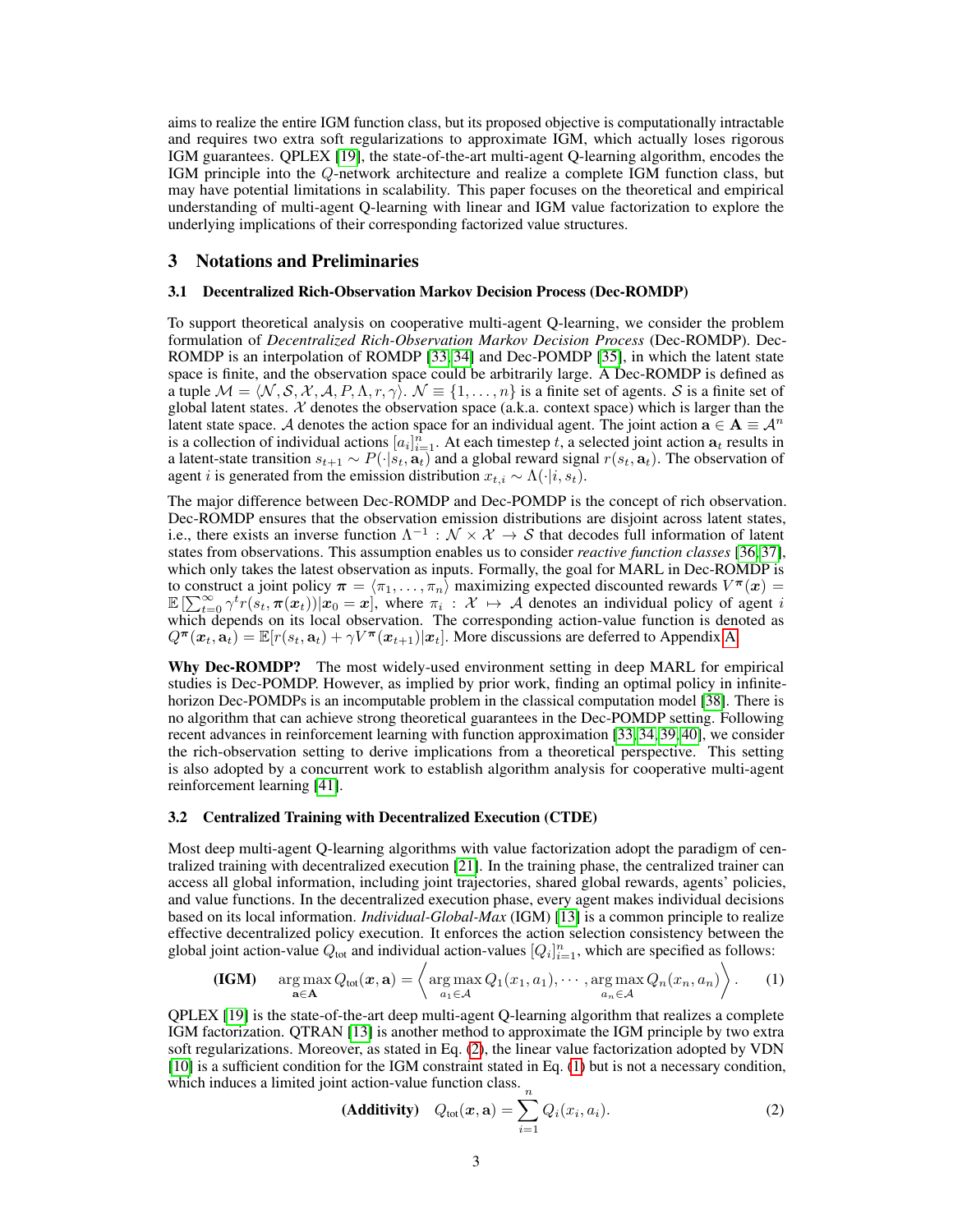## <span id="page-3-0"></span>4 Factorized Multi-Agent Fitted Q-Iteration

Constructing a specific factorized value function class satisfying the IGM condition is a critical step to realize the centralized training with decentralized execution (CTDE) paradigm. In the literature of Q-learning with function approximation, *Fitted Q-Iteration* (FQI) [\[27\]](#page-11-6) is a popular framework for both theoretical and empirical studies [\[22](#page-11-3)[–25,](#page-11-4) [28\]](#page-11-8). In this section, we generalize single-agent FQI to formalize a *Factorzed Multi-Agent Fitted Q-Iteration* (FMA-FQI) framework, which enables us to characterize the algorithmic properties of different factorization structures in the CTDE paradigm.

For multi-agent Q-learning with value factorization, we use  $Q_{\text{tot}}$  to denote the global but factorized value function, which can be represented as a function of individual value functions  $[Q_i]_{i=1}^n$ . In other words, we can use  $[Q_i]_{i=1}^n$  to represent  $Q_{\text{tot}}$ . For brevity, we overload  $Q = \langle Q_{\text{tot}}, [Q_i]_{i=1}^n \rangle$  to denote their association. Following fitted Q-iteration, FMA-FQI considers an iterative optimization framework based on a given dataset  $D = \{(\mathbf{x}, \mathbf{a}, r, \mathbf{x}')\}$  as presented in Algorithm [1.](#page-3-1)

<span id="page-3-1"></span>Algorithm 1 Factorized Multi-Agent Fitted Q-Iteration (FMA-FQI)

- 1: Input: dataset D, the number of iterations T, factorized multi-agent value function class  $\mathcal{Q}^{\text{FMA}}$ 2: Randomly initialize  $Q^{(0)}$  from  $Q^{\text{FMA}}$
- 3: for  $t = 0...T 1$  do
- 4: Iteratively update

$$
Q^{(t+1)} \leftarrow \mathcal{T}_D^{\text{FMA}} Q^{(t)} \equiv \underset{Q \in \mathcal{Q}^{\text{FMA}}}{\arg \min} \mathop{\mathbb{E}}_{(\mathbf{x}, \mathbf{a}, r, \mathbf{z}') \sim D} \left( \hat{y}^{(t)}(\mathbf{x}, \mathbf{a}, \mathbf{z}') - Q_{\text{tot}}(\mathbf{x}, \mathbf{a}) \right)^2 \tag{3}
$$

where  $\hat{y}^{(t)}(\bm{x},\mathbf{a},\bm{x}')=r+\gamma \max_{\mathbf{a}'\in \mathbf{A}}Q_{\text{tot}}^{(t)}\left(\bm{x}',\mathbf{a}'\right)$  denotes the one-step TD target. 5: Construct policies by individual value functions

<span id="page-3-5"></span><span id="page-3-4"></span><span id="page-3-3"></span><span id="page-3-2"></span>
$$
\forall i \in \mathcal{N}, \ \pi_i^{(t+1)}(x_i) = \underset{a_i \in \mathcal{A}}{\arg \max} Q_i^{(t+1)}(x_i, a_i)
$$
\n
$$
(4)
$$

6: **Return:**  $[\pi_i^{(T)}]_{i=1}^n$ 

Formally, FMA-FQI specifies the Q-function class through a multi-agent value factorization structure:

$$
\mathcal{Q}^{\text{FMA}} = \left\{ Q \mid \exists f \in \mathcal{F}^{\text{FMA}}, \ Q_{\text{tot}}(\boldsymbol{x}, \mathbf{a}) = f(\boldsymbol{x}, \mathbf{a}, [Q_i]_{i=1}^n), \ [Q_i]_{i=1}^n \in \mathbb{R}^{|\mathcal{X} \times \mathcal{A}|^n} \right\},\tag{5}
$$

where  $\mathcal{F}^{\text{FMA}}$  denotes the function class characterizing the factorization structure. For example, the IGM constraint stated as Eq. [\(1\)](#page-2-1) and the additivity constraint stated as Eq. [\(2\)](#page-2-0) correspond to the value factorization structures used by QPLEX [\[19\]](#page-11-0) and VDN [\[10\]](#page-10-9), respectively.

The empirical Bellman error minimization in FMA-FQI is established using the global reward signals. To facilitate further discussions, we rewrite the regression objective as follows:

$$
Q^{(t+1)} \leftarrow \mathcal{T}_D^{\text{FMA}} Q^{(t)} \equiv \underset{Q \in \mathcal{Q}^{\text{FMA}}}{\arg \min} \mathcal{E}_{(\mathbf{x}, \mathbf{a}) \sim D} \left( y^{(t)}(\mathbf{x}, \mathbf{a}) - Q_{\text{tot}}(\mathbf{x}, \mathbf{a}) \right)^2 \tag{6}
$$

where  $y^{(t)}(\bm{x},\mathbf{a})=r+\gamma\mathbb{E}_{\bm{x}'}\left[\max_{\mathbf{a}'}Q_{\text{tot}}^{(t)}\left(\bm{x}',\mathbf{a}'\right)\right]$  denotes the expected one-step TD target. Assume the dataset is adequate, the equivalence between  $\bar{E}q$ . [\(3\)](#page-3-2) and Eq. [\(6\)](#page-3-3) is proved in Appendix [A.3.](#page--1-1)

Modeling CTDE by FMA-FQI. Different from the single-agent case, FMA-FQI considers the multi-agent value factorization structure,  $Q_{\text{tot}}$  and  $[Q_i]_{i=1}^n$ , to support effective training and scalable execution. In the global reward setting, the shared reward signal can only supervise the training of the joint value function  $Q_{\text{tot}}$  (see Eq. [\(6\)](#page-3-3)). The learned joint value function  $Q_{\text{tot}}$  would be automatically decomposed to individual value functions  $[Q_i]_{i=1}^n$  through the factorized function structure, which can be further used to perform decentralized execution (see Eq. [\(4\)](#page-3-4)). In practice, FMA-FQI illustrated in Eq. [\(5\)](#page-3-5) provides the end-to-end learning of  $[Q_i]_{i=1}^n$  as the iterative optimization of joint value function  $Q_{\text{tot}}$ . The greedy action selection can be searched in the individual action space A rather than the joint action space  $\mathcal{A}^n$ , which significantly reduces the computation costs.

Relation to Prior Work. Most prior work of FQI focus on the single-agent RL with finite-sample analyses and exploring minimum requirements for performance guarantees (e.g., data distribution and function capacity) in a general sense [\[22](#page-11-3)[–24\]](#page-11-7). In comparison, this paper is motivated by recent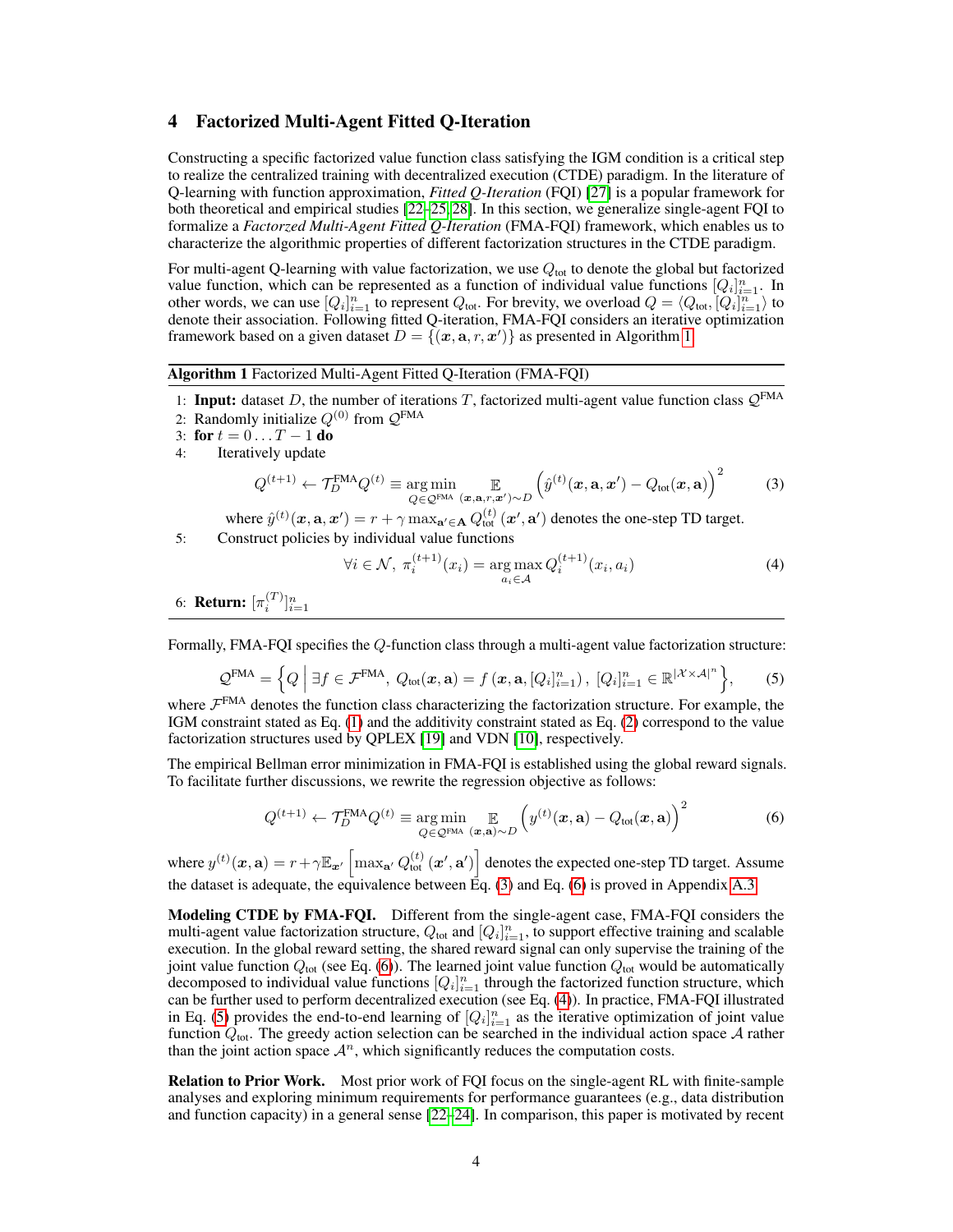advances in the multi-agent area. To our best knowledge, we are the first to generalize single-agent FQI to the multi-agent setting (i.e., FMA-FQI) for analyzing value factorization. For instance, we characterize the algorithmic properties of two specific value function classes, linear value factorization and IGM value factorization, which are widely used in deep MARL [\[10,](#page-10-9) [13,](#page-10-10) [19\]](#page-11-0). These factorization structures are implemented by certain network architectures and thus can be well modelled by FMA-FQI from the perspective of function approximation.

# <span id="page-4-2"></span>5 Multi-Agent Q-Learning with Linear Value Factorization

Linear value factorization proposed by VDN [\[10\]](#page-10-9) is a simple yet effective method to realize a sufficient condition of the IGM principle in the CTDE paradigm. In this section, we provide theoretical analysis towards a deeper understanding of this popular factorization structure. Our result is based on FMA-FQI with linear value factorization, named FQI-LVF. We derive the closed-form update rule of FQI-LVF, and then reveal the underlying credit assignment mechanism realized by linear value factorization learning. We find that FQI-LVF has potential risks of unbounded divergence and may not have any fixed-point solutions in the general case. To improve its training stability, we prove that on-policy data collection can ensure the existence of fixed-point Q-values and provide local convergence guarantees near the optimal value function.

#### 5.1 Multi-Agent Fitted Q-Iteration with Linear Value Factorization (FQI-LVF)

We define multi-agent fitted Q-iteration with linear value factorization as follows.

<span id="page-4-3"></span>Definition 1 (FQI-LVF). *FQI-LVF is an instance of FMA-FQI stated in Algorithm [1,](#page-3-1) which specifies the action-value function class with linear value factorization:*

$$
\mathcal{Q}^{LVF} = \left\{ Q \mid Q_{tot}(\boldsymbol{x}, \mathbf{a}) = \sum_{i=1}^{n} Q_i(x_i, a_i), \ [Q_i]_{i=1}^{n} \in \mathbb{R}^{|\mathcal{X} \times \mathcal{A}|^{n}} \right\}.
$$
 (7)

FQI-LVF considers a popular linear value factorization structure in MARL [\[10,](#page-10-9) [13,](#page-10-10) [19\]](#page-11-0), which reduces the action-value function class to provide attractive scalability for policy training [\[32\]](#page-11-12). Valuedecomposition network (VDN) [\[10\]](#page-10-9) provides a deep-learning-based implementation of FQI-LVF, in which individual value functions  $[Q_i]_{i=1}^n$  are parameterized by deep neural networks, and the joint value function  $Q_{\text{tot}}$  can be simply formed by their summation.

## 5.2 Implicit Counterfactual Credit Assignment in Linear Value Factorization

In the formulation of FQI-LVF, the empirical Bellman error minimization with linear value function class  $\mathcal{Q}^{\text{LVF}}$  can be regarded as a weighted linear least-squares problem, which contains  $n|\mathcal{X} \times \mathcal{A}|$ variables to form individual value functions  $[Q_i]_{i=1}^n$  and  $|\mathcal{X} \times \mathcal{A}|^n$  data points corresponding to all entries of the regression target  $y^{(t)}(x, a)$ . Formally, by plugging the definition of  $\mathcal{Q}^{\text{LVF}}$  into multi-agent fitted Q-iteration, FQI-LVF iteratively optimizes the following least-squares problem:

$$
Q^{(t+1)} \leftarrow \mathcal{T}_D^{\text{LVF}} Q^{(t)} \equiv \underset{Q \in \mathcal{Q}^{\text{LVF}}} {\arg \min} \sum_{\mathbf{x}, \mathbf{a}} p_D(\mathbf{x}, \mathbf{a}) \left( y^{(t)}(\mathbf{x}, \mathbf{a}) - \sum_{i=1}^n Q_i^{(t+1)}(x_i, a_i) \right)^2,
$$

where  $p_D$  denotes the probability measured by the dataset D. The closed-form solution of this least-squares problem is presented in Theorem [1](#page-4-0) with the following assumption:

Assumption 1 (Decentralized Data Collection). *The dataset* D *is collected by a decentrailized and exploratory policy* π <sup>D</sup> *satisfying:*

$$
\forall (\boldsymbol{x} \times \boldsymbol{a}) \in \boldsymbol{\mathcal{X}} \times \boldsymbol{A}, \ \ \boldsymbol{\pi}^D(\mathbf{a}|\boldsymbol{x}) = \prod_{i \in \mathcal{N}} \pi_i^D(a_i|x_i) > 0.
$$

<span id="page-4-0"></span>**Theorem 1.** Let  $Q^{(t+1)} = \mathcal{T}_D^{LVF} Q^{(t)}$  denote a single iteration of the empirical Bellman operator.  $\forall i\in\mathcal{N},\forall(\bm{x},\mathbf{a})\in\bm{\mathcal{X}}\times\mathbf{A},$  the individual action-value function  $Q_i^{(t+1)}(x_i,a_i)$  is updated to

$$
\underbrace{\mathbb{E}_{(x'_{-i},a'_{-i})\sim p_D(\cdot|x_i)}\left[y^{(t)}\left(x_i\oplus x'_{-i},a_i\oplus a'_{-i}\right)\right]}_{\text{max.}} - \underbrace{\mathbb{E}_{n\rightarrow\mathbb{E}_{(x'_{-i},a'\sim p_D(\cdot|\Lambda^{-1}(x_i)))}\left[y^{(t)}\left(x',\mathbf{a}'\right)\right]}_{\text{max.}} + w_i(x_i),\tag{8}
$$

| {z } *evaluation of the individual action* a<sup>i</sup>

<span id="page-4-1"></span>| {z } *counterfactual baseline*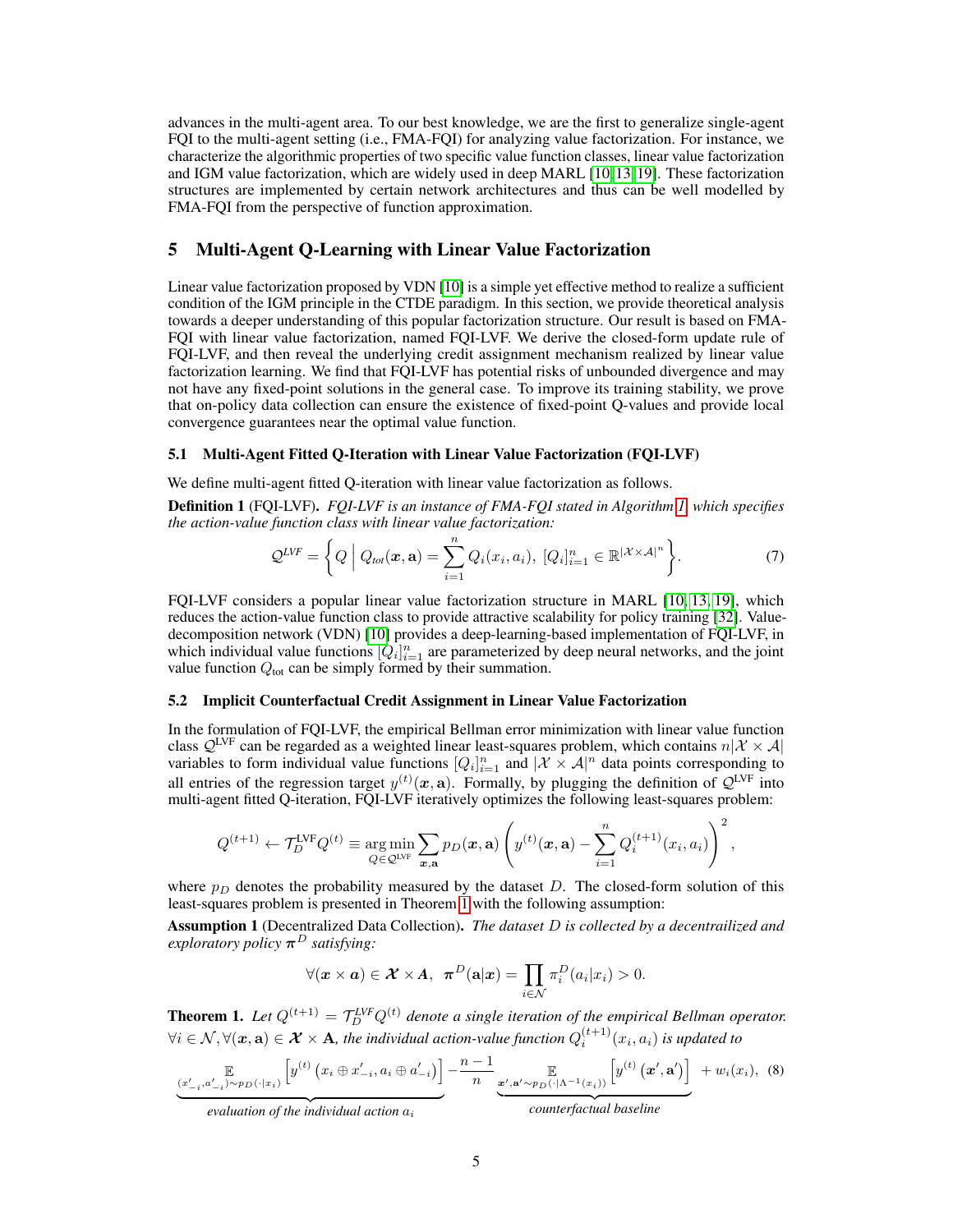where  $z_i \oplus z'_{-i}$  denotes  $\langle z_1', \cdots, z_{i-1}', z_i, z_{i+1}', \cdots, z_n' \rangle$ , and  $z'_{-i}$  denotes the elements of all agents except for agent  $i$ .  $\Lambda^{-1}(x_i)$  denotes the inverse of observation emission, which decodes the current *latent state from*  $x_i$ . The residue term  $\mathbf{w} \equiv [w_i]_{i=1}^n$  is an arbitrary function satisfying  $\forall x \in \mathcal{X}$ ,  $\sum_{i=1}^{n} w_i(x_i) = 0.$ 

The proof of Theorem [1](#page-4-0) is based on *Moore-Penrose inverse* [\[42\]](#page-12-7) for weighted linear regression analysis. The detailed proofs for all theory statements in this paper are deferred to Appendix. To serve intuitions, we present a simplified version of Eq. [\(8\)](#page-4-1) on Multi-agent MDP (MMDP) [\[43\]](#page-12-8) to make the underlying insights more accessible:

<span id="page-5-0"></span>
$$
Q^{(t+1)}(s,a) = \mathop{\mathbb{E}}_{a'_{-i} \sim p_D(\cdot|s)} \left[ y^{(t)} \left( s, a_i \oplus a'_{-i} \right) \right] - \frac{n-1}{n} \mathop{\mathbb{E}}_{\mathbf{a}' \sim p_D(\cdot|s)} \left[ y^{(t)} \left( s, \mathbf{a}' \right) \right] + w_i(s), \quad (9)
$$

where MMDP refers to a special case of Dec-ROMDP with all individual observations  $x_i = s$ , and s denotes the latent state. The residue term  $w_i(s)$  satisfies  $\forall s \in S$ ,  $\sum_{i=1}^n w_i(s) = 0$ . Eq. [\(9\)](#page-5-0) is derived from Eq. [\(8\)](#page-4-1) by translating notations.

Solution Space. The last term of Eq. [\(8\)](#page-4-1), vector w, indicates the entire valid individual action-value function space. We can ignore this term because w does not affect the local action selection of each agent and will be eliminated in the summation operator of linear value factorization (see Eq. [\(2\)](#page-2-0)), which indicates that joint action-value  $Q_{\text{tot}}^{(t+1)}$  has a unique closed-form solution.

Implicit Counterfactual Credit Assignment. To interpret the underlying credit assignment of linear value factorization, we regard the empirical probability  $p_D(a|s)$  within the dataset D as a *default policy*. The first term of Eq.  $(8)$  is the expected value of an individual action  $a_i$  over the actions of other agents, which evaluates the expected return of executing an individual action  $a_i$ . The second term of Eq. [\(8\)](#page-4-1) is the expected value of the default policy, which is considered as the *counterfactual baseline*. Their difference corresponds to a classical credit assignment mechanism called *counterfactual difference rewards* [\[4,](#page-10-3) [44\]](#page-12-9). This mechanism is usually adopted by policy-based methods such as counterfactual multi-agent policy gradients (COMA) [\[11\]](#page-10-12). A slight difference from Eq. [\(8\)](#page-4-1) is the extra importance weight  $(n - 1)/n$ . It makes our derived credit assignment of FQI-LVF to be more meaningful in the sense that all global rewards should be assigned to agents. Consider a simple case where all joint actions generate the same reward signals, Eq.  $(8)$  will assign  $1/n$  unit of rewards to each agent, but *counterfactual difference rewards* used by [\[11\]](#page-10-12) will assign 0. The policy-gradient-based methods are not sensitive to such a constant gap, but it is critical to the value estimation of Q-learning algorithms.

Remark on Assumptions. The closed-form solution derived in Theorem [1](#page-4-0) relies on two assumptions, decentralized data collection and rich-observation problem formulation. These two assumptions correspond to the least requirement we found to make the closed-form solution meaningful and explainable. In Appendix [B.3,](#page--1-2) we prove that if we have a closed-form solution for FQI-LVF without either of the above assumptions, we can obtain a closed-form solution for arbitrary linear least-squares problems with binary weight matrices. Since the general least-squares problem does not have existing analytical solutions, it is unlikely to derive a general closed-form solution of FQI-LVF without any assumptions. It remains an open question whether we can relax current assumptions a little while keeping the simplicity of derived formulas.

#### 5.3 Data Distribution Matters for Linear Value Factorization

The closed-form update rule of FQI-LVF stated in Theorem [1](#page-4-0) enables us to investigate more algorithmic properties of linear value factorization in multi-agent Q-learning. In the empirical literature, the major strength of linear value factorization is its high scalability [\[32\]](#page-11-12), since the additive constraint between the global and local values is non-parametric which does not require additional learnable parameters. Meanwhile, the limitation of linear value factorization structure is also induced by its simplicity. The function capacity of  $\mathcal{Q}^{LVF}$  cannot express all valid global values in  $\mathbb{R}^{|\mathcal{X}\times\mathcal{A}|^n}$ [\[13,](#page-10-10) [19,](#page-11-0) [31\]](#page-11-11). As suggested by prior work [\[24,](#page-11-7) [45\]](#page-12-10), the performance of Q-learning algorithms would become sensitive to the training data distribution when the function approximator is not perfect. In this section, we investigate how linear value factorization structure interacts with different data distributions. Our theoretical results contain two aspects: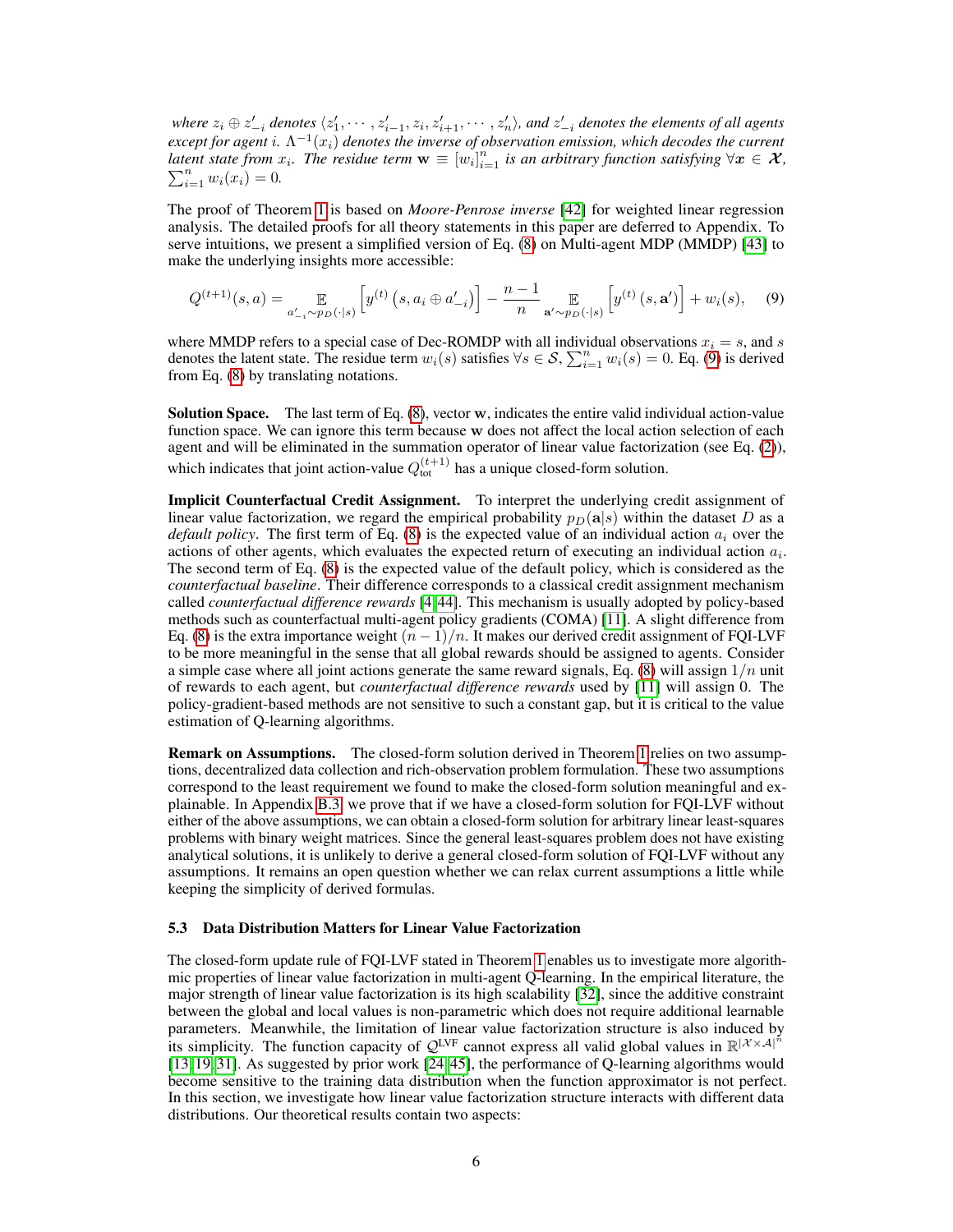<span id="page-6-1"></span>

Figure 1: (a) A two-state MMDP where FQI-LVF will diverge to infinity when  $\gamma \in \left(\frac{4}{5}, 1\right)$  from arbitrary initialization  $Q^{(0)}$ . (b) The learning curves of  $||Q_{tot}||_{\infty}$  produced by running several deep multi-agent Q-learning algorithms. (c) The learning curves of  $||Q_{\text{tot}}||_{\infty}$  of on-policy FQI-LVF on the given task where the dataset is generated by different choices of hyper-parameters  $\epsilon$  for  $\epsilon$ -greedy.

- 1. When the dataset is collected in a fully offline manner, e.g., by a uniform random policy, FQI-LVF would suffer from unbounded divergence and do not have any fixed points in the most unfavorable environment.
- 2. By iteratively updating the dataset to a nearly on-policy data distribution, FQI-LVF would have fixed-point Q-values that expresses the optimal policy.

#### 5.3.1 Divergence Risk in Offline Training

To begin with the discussion on linear value factorization in offline training settings, we first investigate an important property, named  $\gamma$ -contraction, in the FQI-LVF framework (see Proposition [1\)](#page-6-0).

<span id="page-6-0"></span>**Proposition 1.** *The empirical Bellman operator*  $\mathcal{T}_D^{LVF}$  *is not a*  $\gamma$ -contraction, *i.e., the following* important property of the standard Bellman optimality operator  $\mathcal T$  does not hold for  $\mathcal T_D^{LVF}$  anymore.

> *(*γ*-contraction)* ∀Q*tot*, Q<sup>0</sup>  $\mathcal{T}_{tot} \in \mathcal{Q}, \ \ \|\mathcal{T} Q_{tot} - \mathcal{T} Q_{tot}'\|_\infty \leq \gamma \|Q_{tot} - Q_{tot}'\|_\infty$

For the standard *Bellman optimality operator* T , γ-contraction property is critical to deriving the convergence guarantee of Q-learning algorithms [\[46\]](#page-12-11). In the context of FQI-LVF, the additivity constraint limits the joint action-value function class that it can express, which deviates the empirical Bellman operator  $\mathcal{T}_D^{\text{LVF}}$  from the original *Bellman optimality operator*  $\mathcal T$  (see Theorem [1\)](#page-4-0). This deviation is also known as *inherent Bellman error* [\[22\]](#page-11-3) or projection error, which corrupts a broad set of stability properties, including  $\gamma$ -contraction.

To serve a concrete example, we construct a simple MMDP with two agents, two global states, and two actions (see Figure [1a\)](#page-6-1). The optimal policy of this task is simply executing the action  $\mathcal{A}^{(1)}$  at state  $s_2$ , which is the only way for two agents to obtain a positive reward. The learning curve of  $\epsilon = 1.0$  (green one) in Figure [1c](#page-6-1) refers to an offline setting with uniform data distribution, in which an unbounded divergence can be observed as depicted by the following proposition.

<span id="page-6-2"></span>Proposition 2. *There exist an MMDP such that, when using uniform data distribution, the value* function of FQI-LVF diverges to infinity from an arbitrary initialization  $Q^{(0)}.$ 

In the proof of Proposition [2,](#page-6-2) we will show that the unbounded divergence would happen to an arbitrary initialization  $Q^{(0)}$  in this example. To provide an implication for practical scenarios, we also investigate the performance of several deep multi-agent Q-learning algorithms in this two-state task. As shown in Figure [1b,](#page-6-1) VDN [\[10\]](#page-10-9), a deep-learning-based implementation of FQI-LVF, also results in unbounded divergence.

#### 5.3.2 Benefits of On-Policy Data Collection

As shown in Theorem [1,](#page-4-0) the choice of training data distribution affects the output of the empirical Bellman operator  $\mathcal{T}_D^{\text{LVF}}$ . Proposition [2](#page-6-2) indicates that, with a fully offline data distribution, FQI-LVF may have no fixed points in the worst case. In this section, we show that FQI-LVF with on-policy data collection guarantees to have fixed-point Q-values expressing the optimal policy. It highlights the importance of training data distribution for linear value factorization. More specifically, we consider the dataset  $D_t$  is accumulated by running an  $\epsilon$ -greedy policy [\[26\]](#page-11-5) at t-th iteration, i.e., each agent performs a random action with probability  $\epsilon$ . To serve intuitions, we present an informal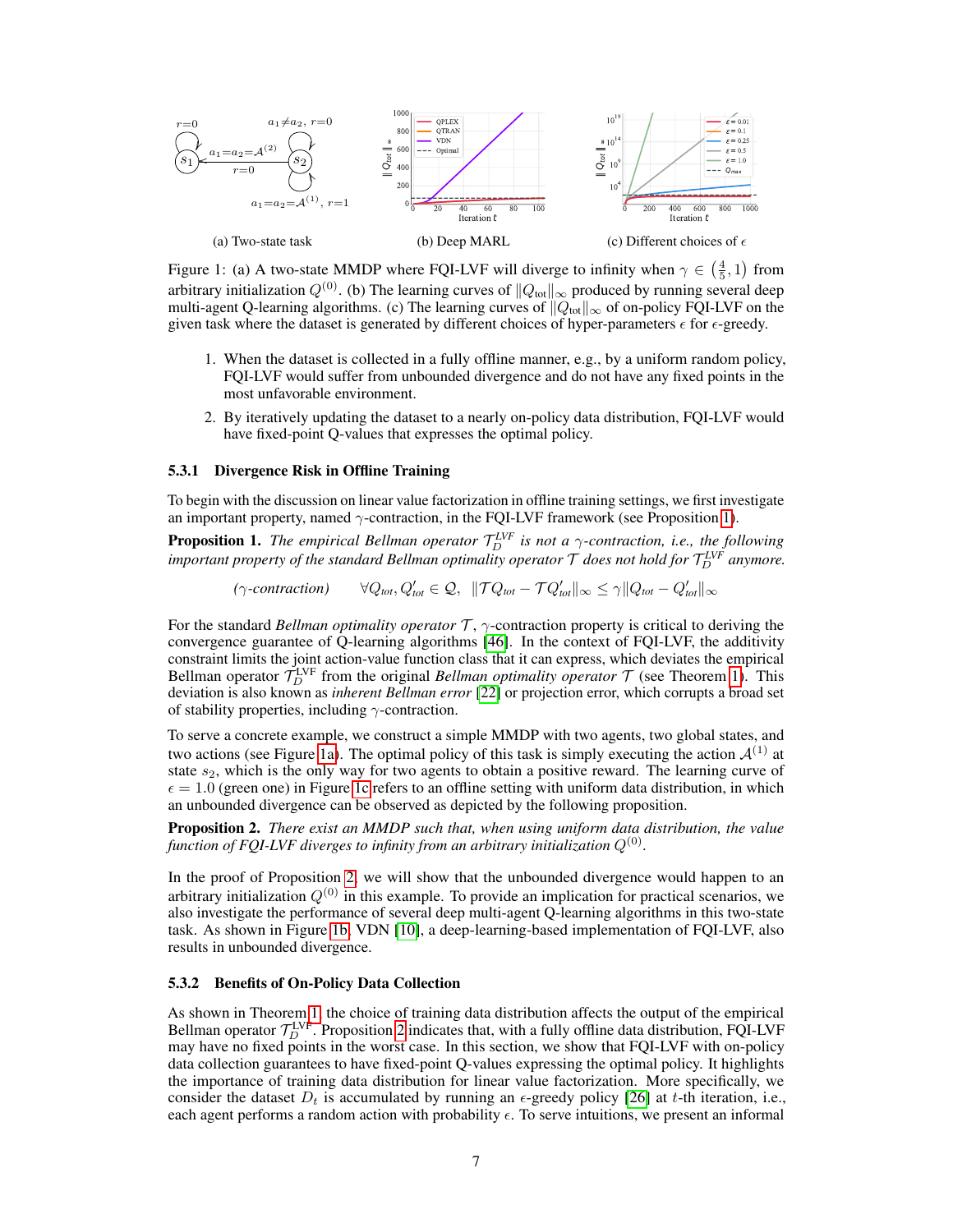statement here and defer the detailed version, its proof, and the algorithm box of on-policy FQI-LVF to Appendix [C.2.](#page--1-0)

<span id="page-7-0"></span>**Theorem 2** (Informal). When the hyper-parameter  $\epsilon$  is sufficiently small, on-policy FQI-LVF has at *least one fixed-point Q-value that derives the optimal policy.*

The proof of this statement is based on Brouwer's fixed-point theorem [\[47\]](#page-12-12), in which we construct a bounding box in the value function space such that  $\mathcal{T}_D^{LVF}$  is a closed operator. Within this bounding box, the induced policies of these value functions are equal to the optimal policy  $\pi^*$  in the given MDP. It indicates that multi-agent Q-learning with linear value factorization has a convergent region, in which all included value function induces optimal actions. It ensures the local convergence guarantee near the optimal solution.

Figure [1c](#page-6-1) visualizes the performance of on-policy FQI-LVF with different values of the hyperparameter  $\epsilon$ . With a smaller  $\epsilon$  (such as 0.1 or 0.01), on-policy FQI-LVF demonstrates excellent training stability, and their corresponding collected datasets are closer to on-policy data distribution.

Relation to Prior Work. In the literature of Q-learning with function approximation, there is a long history of studying the behavior of Q-learning with non-universal function classes. Many counterexamples have been proposed to indicate certain function classes suffering from oscillation [\[48\]](#page-12-13) or even unbounded divergence [\[49,](#page-12-14) [50\]](#page-12-15). Our analysis corresponds to a case study of the function class QLVF with linear value factorization structure in the multi-agent setting, which is restricted by the additivity constraint stated in Eq. [\(2\)](#page-2-0). Several prior works suggest that on-policy data distribution is beneficial to the learning stability in some settings [\[51](#page-12-16)[–53\]](#page-12-17), and our theorems in this section also indicate this implication in the multi-agent linear value factorization. A recent work, Weighted QMIX [\[45\]](#page-12-10), proposes a technique called *idealised central weighting* that re-weights the training data to a nearly on-policy distribution. Their results show that training with on-policy data can also benefit monotonic value factorization.

## 6 Multi-Agent Q-Learning with IGM Value Factorization

Recently, advanced deep multi-agent Q-learning algorithms, QTRAN [\[13\]](#page-10-10) and QPLEX [\[19\]](#page-11-0), aim to utilize the IGM factorization method to formulate their value function class for CTDE paradigm and achieve state-of-the-art performance in StarCraft II benchmark [\[20\]](#page-11-1) with online data collection. In this section, we introduce FMA-FQI with IGM factorization, named FQI-IGM. Compared with the unbounded divergence risk of linear value factorization analyzed in section [5,](#page-4-2) we find that FQI-IGM provides a global optimality convergence guarantee in Dec-ROMDPs, which implies IGM value factorization is a stable choice for cooperative multi-agent Q-learning.

#### 6.1 Multi-Agent Fitted Q-Iteration with IGM Value Factorization (FQI-IGM)

We define multi-agent fitted Q-iteration with IGM value factorization as follows.

Definition 2 (FQI-IGM). *FQI-IGM is an instance of FMA-FQI stated in Algorithm [1,](#page-3-1) which specifies the action-value function class with a complete IGM principle realization*

$$
\mathcal{Q}^{IGM} = \left\{ Q \mid \underset{\mathbf{a} \in \mathbf{A}}{\arg \max} Q_{tot}(\mathbf{x}, \mathbf{a}) = \left\langle \underset{a_1 \in \mathcal{A}}{\arg \max} Q_i(x_i, a_i) \right\rangle_{i=1}^n, [Q_i]_{i=1}^n \in \mathbb{R}^{|\mathcal{X} \times \mathcal{A}|^n} \right\}.
$$
 (10)

Compared with FQI-LVF stated in Definition [1,](#page-4-3) the differences are the factorized value function classes, i.e,  $\mathcal{Q}^{LVF}$  vs.  $\mathcal{Q}^{IGM}$ . Note that  $\mathcal{Q}^{LVF} \subset \mathcal{Q}^{IGM}$  indicates that the linear factorization structure realizes a subspace of IGM value functions. In empirical studies [\[19\]](#page-11-0), the enriched value function class  $\mathcal{Q}^{\text{IGM}}$  is observed to have better training stability and overall performance than that of linear value factorization  $\mathcal{Q}^{\text{LVF}}$ . In the following section, we will provide theoretical supports regarding the differences between the algorithmic properties of  $\mathcal{Q}^{\text{LVF}}$  and  $\mathcal{Q}^{\text{IGM}}$ .

# 6.2 Global Convergence Guarantee of IGM Value Factorization

The major difference between  $\mathcal{Q}^{LVF}$  and  $\mathcal{Q}^{IGM}$  is their representation power of function expressiveness. Recall that the unbounded divergence of linear value factorization is caused by the projection error induced from the limited function expressiveness of  $\mathcal{Q}^{\text{LVF}}$ . In this section, we show that the divergence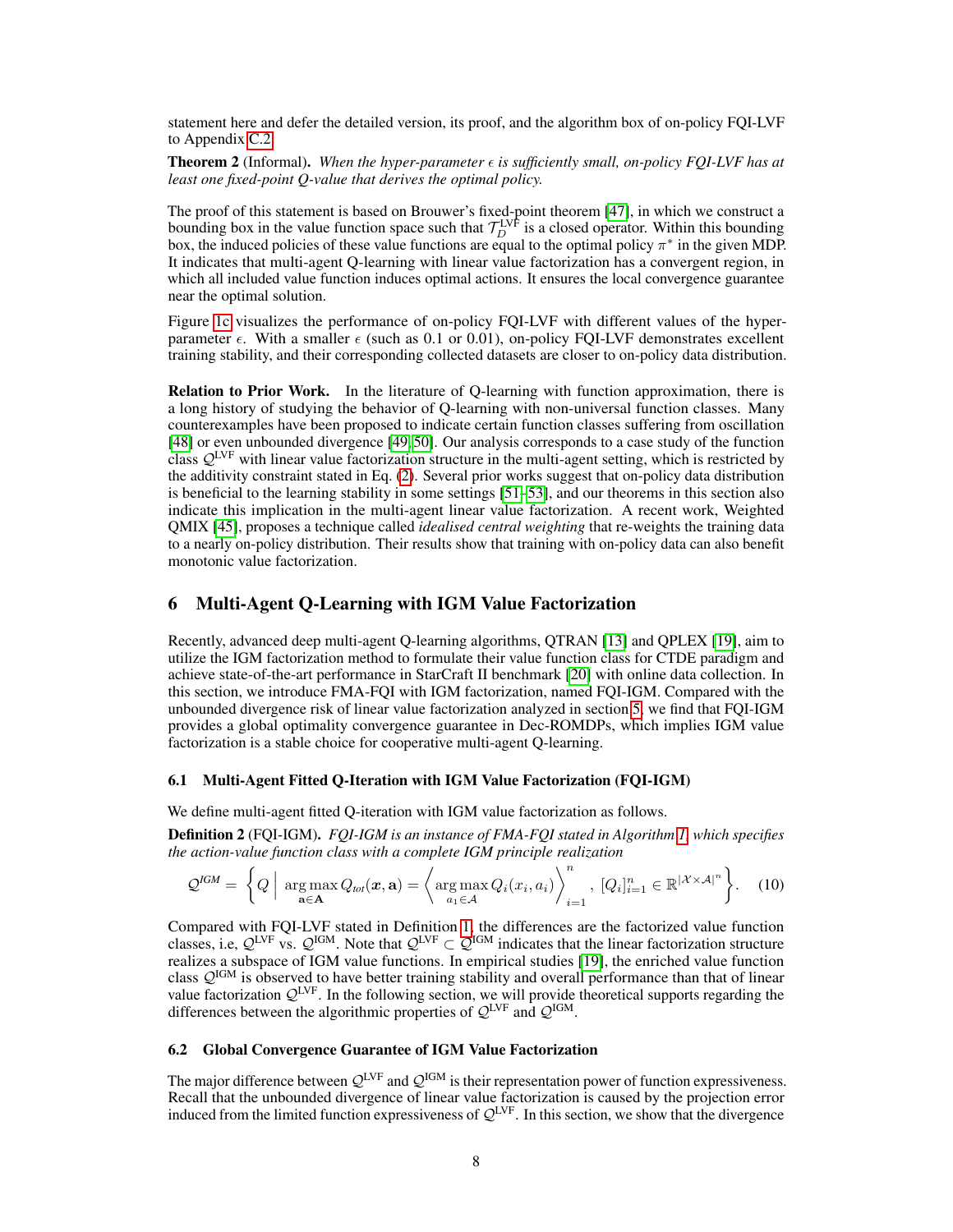<span id="page-8-2"></span>

Figure 2: (a,c,i) The learning curve of VDN using online data collection when constructing the static datasets. (b-d,f-h,j-l) Evaluating the performance of deep multi-agent Q-learning algorithms with a given static dataset.

issues would not happen to FQI-IGM using  $Q^{IGM}$  in Dec-ROMDPs. Formally, the convergence guarantee of FQI-IGM can be derived based on the following assumption:

<span id="page-8-1"></span>Assumption 2 (Exploratory Data Collection). *The dataset* D *is collected by an exploratory policy*  $\pi^D$  *satisfying*  $\forall$  $(x \times a) \in \mathcal{X} \times A$ ,  $\pi^D(a|x) > 0$ .

#### <span id="page-8-0"></span>Theorem 3. *FQI-IGM globally converges to the optimal value function in arbitrary Dec-ROMDPs.*

Theorem [3](#page-8-0) relies on a fact that  $Q^{IGM}$  is closed under the Bellman operator, i.e., the empirical Bellman error minimization discussed in Eq. [\(6\)](#page-3-3) can reach zero, and the empirical Bellman operator  $\mathcal{T}_D^{\text{IGM}}$ satisfies the  $\gamma$ -contraction property. The global convergence presented in Theorem [3](#page-8-0) is the same as the convergence property of tabular value iteration.

Remark on Assumptions. The only purpose of introducing the assumption of the exploratory dataset as Assumption [2](#page-8-1) is to make the outputs of empirical Bellman error minimization well-defined in analysis. This assumption is weaker than the assumptions used in Theorem [1](#page-4-0) and Theorem [2](#page-7-0) for analyzing linear value factorization. It indicates that multi-agent Q-learning with IGM value factorization is not sensitive to the training data distribution. In addition, we also consider the problem formulation of Dec-ROMDP for FQI-IGM, since prior work [\[38\]](#page-12-3) suggests that, there is no algorithm that can guarantee global convergence in general infinite-horizon Dec-POMDPs.

#### 6.3 IGM Value Factorization Provides Better Learning Stability in Offline Deep MARL

In this subsection, we conduct an empirical study to connect our theoretical implications to practical scenarios of deep multi-agent Q-learning algorithms. We evaluate three deep-learning-based counterparts of FQI-LVF and FQI-IGM, i.e., VDN [\[10\]](#page-10-9), QTRAN [\[13\]](#page-10-10), and QPLEX [\[19\]](#page-11-0), respectively. VDN can be regarded as a deep-learning-based implementation of FQI-LVF. QTRAN and QPLEX correspond to two different implementations of FQI-IGM. As suggested by Proposition [2](#page-6-2) that linear value factorization may suffer from training stability in an offline setting, we utilize StarCraft Multi-Agent Challenge (SMAC) benchmark [\[20\]](#page-11-1) with offline data collection to investigate the effect of the expressiveness of a factorized value function, i.e., which value factorization is suitable for multi-agent offline reinforcement learning.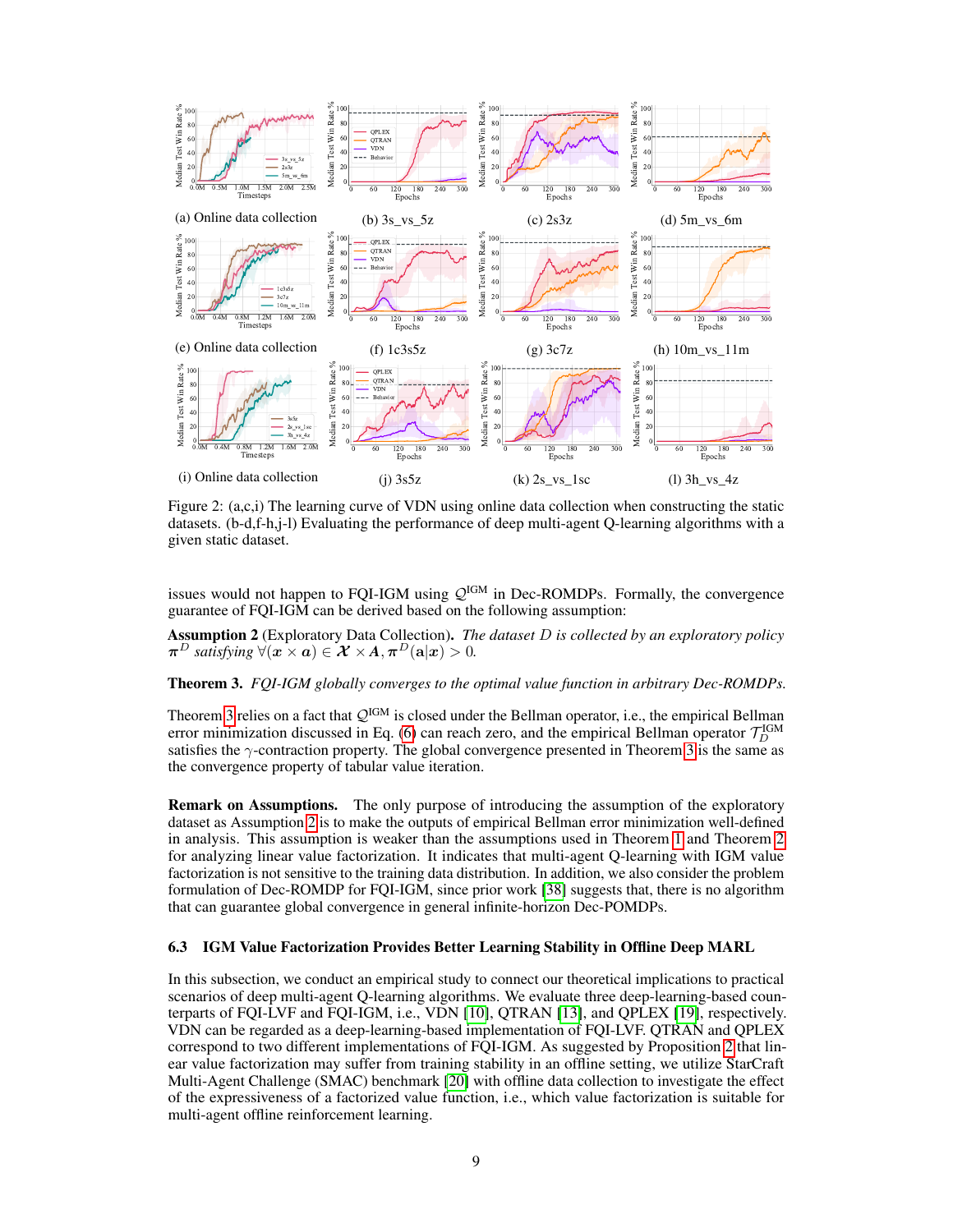We evaluate the performance of VDN, QTRAN, and QPLEX on nine common maps of StarCraft II. The results are shown in Figure [2.](#page-8-2) The datasets are collected by training a VDN with  $\epsilon$ -greedy online data collection, which corresponds to the learning curves of *Behavior* line shown in Figure [2\(](#page-8-2)a,e,i). Figure [2\(](#page-8-2)b-d,f-h,j-l) illustrate that QPLEX and QTRAN with  $\mathcal{Q}^{IGM}$  function class achieve the stateof-the-art performance, but offline VDN performs poorly and cannot utilize well the offline dataset collected by an unfamiliar behavior policy. This considerable performance gap between deep multi-agent Q-learning with IGM and linear value factorization indicates that the expressiveness of value factorization structures dramatically affects the performance, and IGM value factorization is a promising choice of value factorization for offline multi-agent reinforcement learning.

Remark on Experiment Settings. Similar experiment results are observed in Dec-POMDP settings by prior work [\[19\]](#page-11-0). To make the empirical study rigorous, we slightly modify the observation emission rule of SMAC tasks to create a suite of Dec-ROMDP environments. More specifically, we concatenate the local observations with the global latent state vector to ensure rich observations. We follow the evaluation setting used by [\[19\]](#page-11-0) to establish a clear comparison under offline learning. The offline dataset is collected by training a VDN agent and adopting its full experience buffer. This buffer would include the mixture of a series of policies along with the whole learning procedure and also contain the exploration trajectories. Each curve is plotted by the median performance of running with multiple random seeds on three independently collected datasets. Such diverse datasets can reduce the unpredictable effects of irrelevant factors [\[25,](#page-11-4) [54\]](#page-12-18) such as extrapolation error and the variance of dataset collection. A detailed description of the experiment setting is deferred to Appendix [E.](#page--1-3)

# 7 Conclusion

This paper proposes a unified framework for analyzing cooperative multi-agent Q-learning with value factorization, which is a first work to make an initial effort to provide a theoretical understanding of this branch of methods. We analyze two classes of value factorization and investigate their algorithmic properties. The derived implications of our theoretical results are supported by experiments with deep-learning-based implementations. To close this paper, we connect our results with additional related literature as a discussion of future work.

Other Value Factorization Approaches. In addition to linear and IGM value decomposition discussed in this paper, there are a variety of value factorization methods have been proposed to trade off the computational complexity and function expressiveness. The monotonic value decomposition used by QMIX [\[12\]](#page-10-11) is a popular factorization structure that induces many variants [\[45,](#page-12-10) [55–](#page-13-0)[57\]](#page-13-1). The graph-based value factorization used by deep coordination graph (DCG) [\[58\]](#page-13-2) provides a unified framework to extend high-order value factorization. These factorization mechanisms aim to capture some special structures of multi-agent learning. Investigating their algorithmic properties would provide deeper insights to understand state-of-the-art MARL algorithms.

Generic Algorithm Formulation. In this paper, we focus on the analysis of multi-agent fitted Q-iteration, which gives a theoretical characterization for the functionality of value factorization. One limitation of our analyses is that the formulation of fitted Q-iteration excludes several algorithmic components of reinforcement learning, such as exploration and optimization. As a first-step result, FQI serves a clear framework to support analyses of multi-agent value factorization but does not capture the effects of other algorithmic components of general Q-learning algorithms. An important future work is to investigate how value factorization methods interact with poorly explored datasets and gradient-based optimization [\[25\]](#page-11-4). In addition, value factorization is also adopted by actor-criticbased MARL algorithms [\[32,](#page-11-12) [59,](#page-13-3) [60\]](#page-13-4), which poses another problem for future studies.

Sample Complexity Analysis. Finite-sample analysis of fully centralized multi-agent algorithms has been studied in the literature of PAC reinforcement learning. Several prior work [\[61–](#page-13-5)[64\]](#page-13-6) proposed provably efficient reinforcement learning algorithms for factored MDPs in terms of regret and sample complexity. However, these algorithms are established in an information-theoretic manner and are not computationally efficient. From this perspective, introducing the concept of value factorization is a promising way to improve the computational efficiency of multi-agent algorithms in PAC learning settings.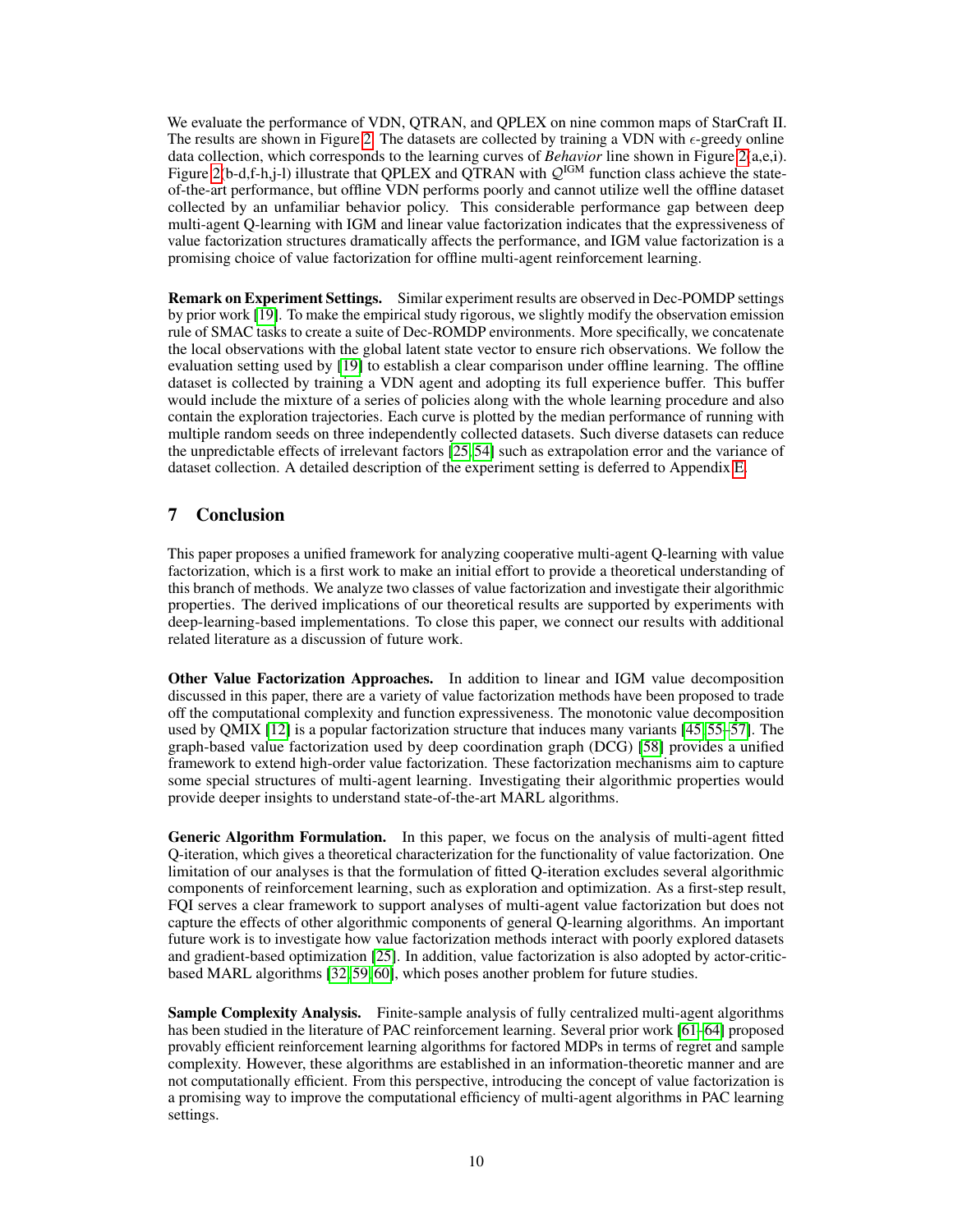## Acknowledgments and Disclosure of Funding

The authors would like to thank the anonymous reviewers and Kefan Dong for their insightful discussions and helpful suggestions. This work is supported in part by Science and Technology Innovation 2030 – "New Generation Artificial Intelligence" Major Project (No. 2018AAA0100904), a grant from the Institute of Guo Qiang, Tsinghua University, and a grant from Turing AI Institute of Nanjing.

#### References

- <span id="page-10-0"></span>[1] Maximilian Hüttenrauch, Adrian Šošic, and Gerhard Neumann. Guided deep reinforcement ´ learning for swarm systems. *arXiv preprint arXiv:1709.06011*, 2017.
- <span id="page-10-1"></span>[2] Yongcan Cao, Wenwu Yu, Wei Ren, and Guanrong Chen. An overview of recent progress in the study of distributed multi-agent coordination. *IEEE Transactions on Industrial informatics*, 9(1):427–438, 2012.
- <span id="page-10-2"></span>[3] Chongjie Zhang and Victor Lesser. Coordinated multi-agent reinforcement learning in networked distributed pomdps. In *Twenty-Fifth AAAI Conference on Artificial Intelligence*, 2011.
- <span id="page-10-3"></span>[4] David H Wolpert and Kagan Tumer. Optimal payoff functions for members of collectives. In *Modeling Complexity in Economic and Social Systems*, pages 355–369. World Scientific, 2002.
- <span id="page-10-4"></span>[5] Duc Thien Nguyen, Akshat Kumar, and Hoong Chuin Lau. Credit assignment for collective multiagent rl with global rewards. In *Advances in Neural Information Processing Systems*, pages 8102–8113, 2018.
- <span id="page-10-5"></span>[6] Chongjie Zhang and Victor Lesser. Multi-agent learning with policy prediction. In *Twenty-fourth AAAI conference on Artificial Intelligence*, 2010.
- <span id="page-10-6"></span>[7] Xinliang Song, Tonghan Wang, and Chongjie Zhang. Convergence of multi-agent learning with a finite step size in general-sum games. In *Proceedings of the 18th International Conference on Autonomous Agents and MultiAgent Systems*, pages 935–943. International Foundation for Autonomous Agents and Multiagent Systems, 2019.
- <span id="page-10-7"></span>[8] Liviu Panait and Sean Luke. Cooperative multi-agent learning: The state of the art. *Autonomous Agents and Multi-agent Systems*, 11(3):387–434, 2005.
- <span id="page-10-8"></span>[9] Ryan Lowe, Yi Wu, Aviv Tamar, Jean Harb, OpenAI Pieter Abbeel, and Igor Mordatch. Multiagent actor-critic for mixed cooperative-competitive environments. In *Advances in Neural Information Processing Systems*, pages 6379–6390, 2017.
- <span id="page-10-9"></span>[10] Peter Sunehag, Guy Lever, Audrunas Gruslys, Wojciech Marian Czarnecki, Vinicius Zambaldi, Max Jaderberg, Marc Lanctot, Nicolas Sonnerat, Joel Z Leibo, Karl Tuyls, et al. Valuedecomposition networks for cooperative multi-agent learning based on team reward. In *Proceedings of the 17th International Conference on Autonomous Agents and MultiAgent Systems*, pages 2085–2087, 2018.
- <span id="page-10-12"></span>[11] Jakob N Foerster, Gregory Farquhar, Triantafyllos Afouras, Nantas Nardelli, and Shimon Whiteson. Counterfactual multi-agent policy gradients. In *Thirty-Second AAAI Conference on Artificial Intelligence*, 2018.
- <span id="page-10-11"></span>[12] Tabish Rashid, Mikayel Samvelyan, Christian Schroeder Witt, Gregory Farquhar, Jakob Foerster, and Shimon Whiteson. Qmix: Monotonic value function factorisation for deep multi-agent reinforcement learning. In *International Conference on Machine Learning*, pages 4292–4301, 2018.
- <span id="page-10-10"></span>[13] Kyunghwan Son, Daewoo Kim, Wan Ju Kang, David Earl Hostallero, and Yung Yi. Qtran: Learning to factorize with transformation for cooperative multi-agent reinforcement learning. In *International Conference on Machine Learning*, pages 5887–5896, 2019.
- [14] Tonghan Wang, Jianhao Wang, Yi Wu, and Chongjie Zhang. Influence-based multi-agent exploration. In *International Conference on Learning Representations*, 2020.
- [15] Tonghan Wang, Jianhao Wang, Chongyi Zheng, and Chongjie Zhang. Learning nearly decomposable value functions via communication minimization. In *International Conference on Learning Representations*, 2020.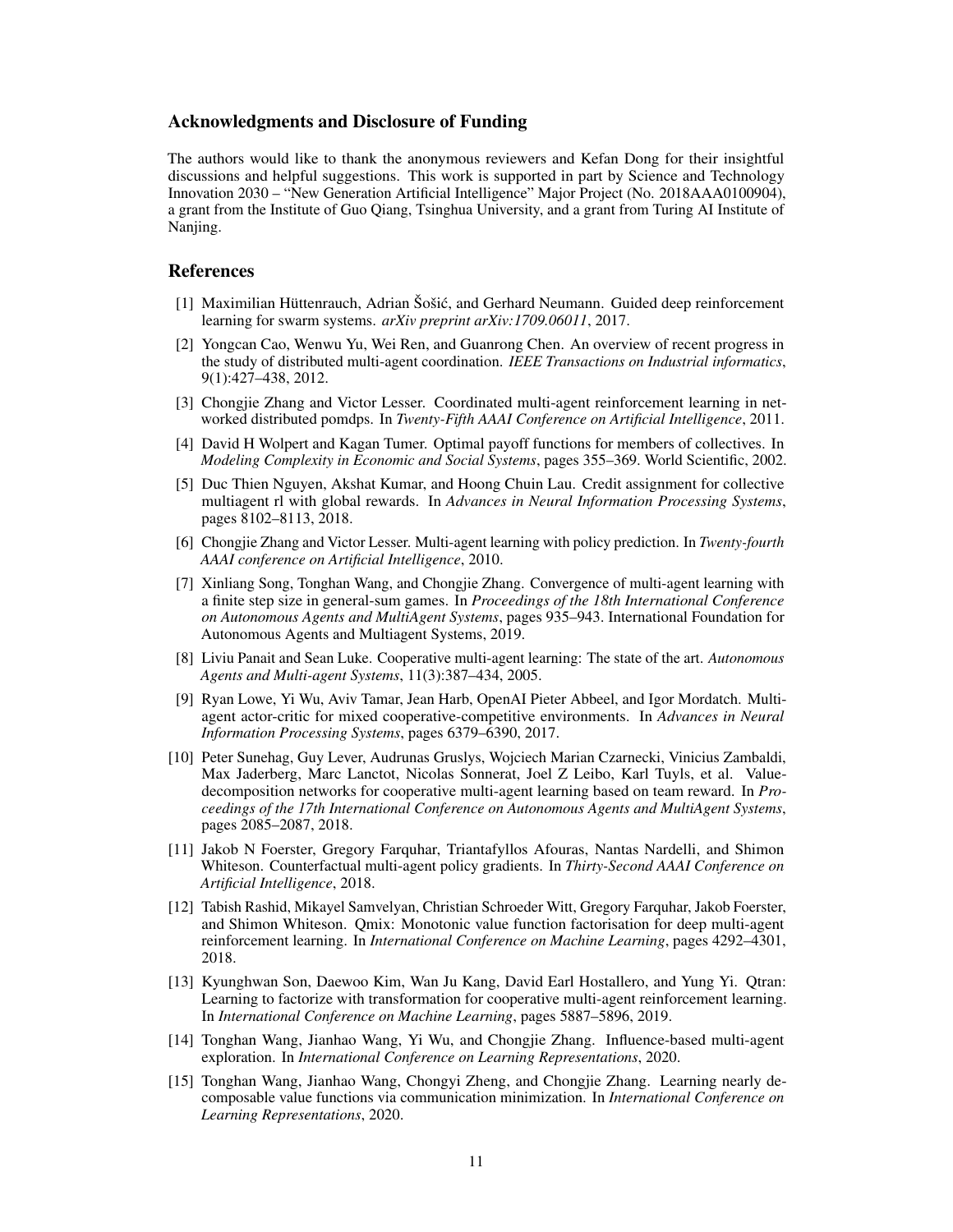- [16] Bowen Baker, Ingmar Kanitscheider, Todor Markov, Yi Wu, Glenn Powell, Bob McGrew, and Igor Mordatch. Emergent tool use from multi-agent autocurricula. In *International Conference on Learning Representations*, 2020.
- [17] Tonghan Wang, Heng Dong, Victor Lesser, and Chongjie Zhang. Multi-agent reinforcement learning with emergent roles. In *International Conference on Machine Learning*, 2020.
- [18] Yaodong Yang, Jianye Hao, Ben Liao, Kun Shao, Guangyong Chen, Wulong Liu, and Hongyao Tang. Qatten: A general framework for cooperative multiagent reinforcement learning. *arXiv preprint arXiv:2002.03939*, 2020.
- <span id="page-11-0"></span>[19] Jianhao Wang, Zhizhou Ren, Terry Liu, Yu Yang, and Chongjie Zhang. Qplex: Duplex dueling multi-agent q-learning. In *International Conference on Learning Representations*, 2021.
- <span id="page-11-1"></span>[20] Mikayel Samvelyan, Tabish Rashid, Christian Schroeder de Witt, Gregory Farquhar, Nantas Nardelli, Tim GJ Rudner, Chia-Man Hung, Philip HS Torr, Jakob Foerster, and Shimon Whiteson. The starcraft multi-agent challenge. In *Proceedings of the 18th International Conference on Autonomous Agents and MultiAgent Systems*, pages 2186–2188. International Foundation for Autonomous Agents and Multiagent Systems, 2019.
- <span id="page-11-2"></span>[21] Jakob Foerster, Ioannis Alexandros Assael, Nando De Freitas, and Shimon Whiteson. Learning to communicate with deep multi-agent reinforcement learning. In *Advances in Neural Information Processing Systems*, pages 2137–2145, 2016.
- <span id="page-11-3"></span>[22] Rémi Munos and Csaba Szepesvári. Finite-time bounds for fitted value iteration. *Journal of Machine Learning Research*, 9(May):815–857, 2008.
- [23] Amir-massoud Farahmand, Csaba Szepesvári, and Rémi Munos. Error propagation for approximate policy and value iteration. In *Advances in Neural Information Processing Systems*, pages 568–576, 2010.
- <span id="page-11-7"></span>[24] Jinglin Chen and Nan Jiang. Information-theoretic considerations in batch reinforcement learning. In *International Conference on Machine Learning*, pages 1042–1051, 2019.
- <span id="page-11-4"></span>[25] Sergey Levine, Aviral Kumar, George Tucker, and Justin Fu. Offline reinforcement learning: Tutorial, review, and perspectives on open problems. *arXiv preprint arXiv:2005.01643*, 2020.
- <span id="page-11-5"></span>[26] Volodymyr Mnih, Koray Kavukcuoglu, David Silver, Andrei A Rusu, Joel Veness, Marc G Bellemare, Alex Graves, Martin Riedmiller, Andreas K Fidjeland, Georg Ostrovski, et al. Human-level control through deep reinforcement learning. *Nature*, 518(7540):529–533, 2015.
- <span id="page-11-6"></span>[27] Damien Ernst, Pierre Geurts, and Louis Wehenkel. Tree-based batch mode reinforcement learning. *Journal of Machine Learning Research*, 6(Apr):503–556, 2005.
- <span id="page-11-8"></span>[28] Justin Fu, Aviral Kumar, Matthew Soh, and Sergey Levine. Diagnosing bottlenecks in deep q-learning algorithms. In *International Conference on Machine Learning*, pages 2021–2030, 2019.
- <span id="page-11-9"></span>[29] Frans A Oliehoek, Matthijs TJ Spaan, and Nikos Vlassis. Optimal and approximate q-value functions for decentralized pomdps. *Journal of Artificial Intelligence Research*, 32:289–353, 2008.
- <span id="page-11-10"></span>[30] Landon Kraemer and Bikramjit Banerjee. Multi-agent reinforcement learning as a rehearsal for decentralized planning. *Neurocomputing*, 190:82–94, 2016.
- <span id="page-11-11"></span>[31] Anuj Mahajan, Tabish Rashid, Mikayel Samvelyan, and Shimon Whiteson. Maven: Multiagent variational exploration. In *Advances in Neural Information Processing Systems*, pages 7611–7622, 2019.
- <span id="page-11-12"></span>[32] Yihan Wang, Beining Han, Tonghan Wang, Heng Dong, and Chongjie Zhang. Dop: Offpolicy multi-agent decomposed policy gradients. In *International Conference on Learning Representations*, 2021.
- <span id="page-11-13"></span>[33] Akshay Krishnamurthy, Alekh Agarwal, and John Langford. Pac reinforcement learning with rich observations. In *Advances in Neural Information Processing Systems*, pages 1840–1848, 2016.
- <span id="page-11-14"></span>[34] Kamyar Azizzadenesheli, Alessandro Lazaric, and Animashree Anandkumar. Reinforcement learning in rich-observation mdps using spectral methods. *arXiv preprint arXiv:1611.03907*, 2016.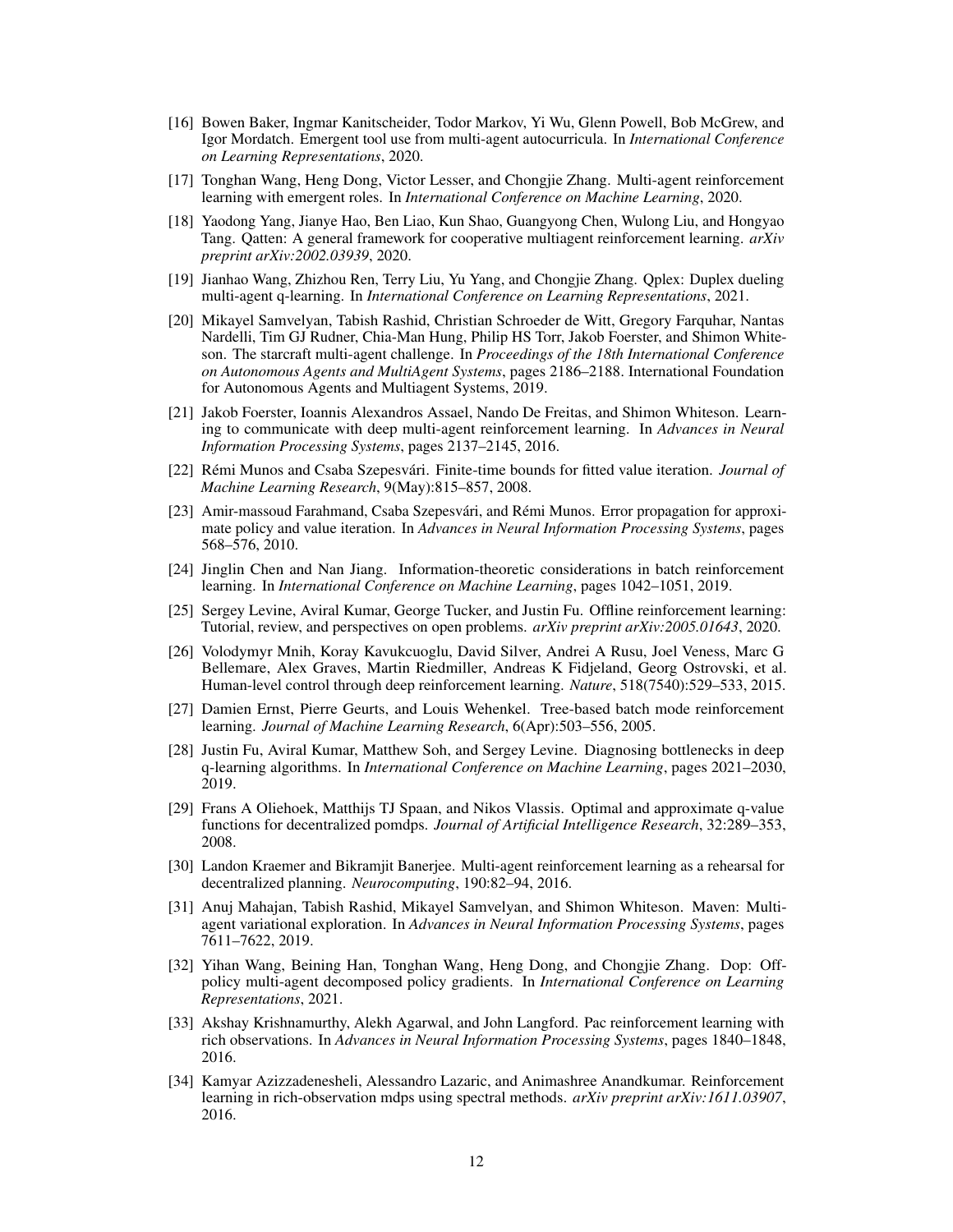- <span id="page-12-0"></span>[35] Frans A Oliehoek, Christopher Amato, et al. *A concise introduction to decentralized POMDPs*, volume 1. Springer, 2016.
- <span id="page-12-1"></span>[36] Michael L Littman. Memoryless policies: theoretical limitations and practical results. In *Proceedings of the third international conference on Simulation of adaptive behavior: from animals to animats 3: from animals to animats 3*, pages 238–245, 1994.
- <span id="page-12-2"></span>[37] Nicolas Meuleau, Leonid Peshkin, Kee-Eung Kim, and Leslie Pack Kaelbling. Learning finite-state controllers for partially observable environments. In *Proceedings of the Fifteenth conference on Uncertainty in artificial intelligence*, pages 427–436, 1999.
- <span id="page-12-3"></span>[38] Omid Madani, Steve Hanks, and Anne Condon. On the undecidability of probabilistic planning and infinite-horizon partially observable markov decision problems. In *AAAI/IAAI*, pages 541–548, 1999.
- <span id="page-12-4"></span>[39] Simon Du, Akshay Krishnamurthy, Nan Jiang, Alekh Agarwal, Miroslav Dudik, and John Langford. Provably efficient rl with rich observations via latent state decoding. In *International Conference on Machine Learning*, pages 1665–1674. PMLR, 2019.
- <span id="page-12-5"></span>[40] Dipendra Misra, Mikael Henaff, Akshay Krishnamurthy, and John Langford. Kinematic state abstraction and provably efficient rich-observation reinforcement learning. In *International conference on machine learning*, pages 6961–6971. PMLR, 2020.
- <span id="page-12-6"></span>[41] Anuj Mahajan, Mikayel Samvelyan, Lei Mao, Viktor Makoviychuk, Animesh Garg, Jean Kossaifi, Shimon Whiteson, Yuke Zhu, and Animashree Anandkumar. Tesseract: Tensorised actors for multi-agent reinforcement learning. In *International Conference on Machine Learning*, 2021.
- <span id="page-12-7"></span>[42] Eliakim H Moore. On the reciprocal of the general algebraic matrix. *Bulletin of the American Mathematical Society*, 26:394–395, 1920.
- <span id="page-12-8"></span>[43] Craig Boutilier. Planning, learning and coordination in multiagent decision processes. In *Proceedings of the 6th Conference on Theoretical Aspects of Rationality and Knowledge*, pages 195–210. Morgan Kaufmann Publishers Inc., 1996.
- <span id="page-12-9"></span>[44] Adrian K Agogino and Kagan Tumer. Analyzing and visualizing multiagent rewards in dynamic and stochastic domains. *Autonomous Agents and Multi-Agent Systems*, 17(2):320–338, 2008.
- <span id="page-12-10"></span>[45] Tabish Rashid, Gregory Farquhar, Bei Peng, and Shimon Whiteson. Weighted qmix: Expanding monotonic value function factorisation for deep multi-agent reinforcement learning. In *Advances in Neural Information Processing Systems*, 2020.
- <span id="page-12-11"></span>[46] Richard S Sutton and Andrew G Barto. *Reinforcement learning: An introduction*. MIT press, 2018.
- <span id="page-12-12"></span>[47] Luitzen Egbertus Jan Brouwer. Über abbildung von mannigfaltigkeiten. *Mathematische Annalen*, 71(1):97–115, 1911.
- <span id="page-12-13"></span>[48] Geoffrey J Gordon. Stable function approximation in dynamic programming. In *Machine Learning Proceedings 1995*, pages 261–268. Elsevier, 1995.
- <span id="page-12-14"></span>[49] Leemon Baird. Residual algorithms: Reinforcement learning with function approximation. In *Machine Learning Proceedings 1995*, pages 30–37. Elsevier, 1995.
- <span id="page-12-15"></span>[50] John N Tsitsiklis and Benjamin Van Roy. Feature-based methods for large scale dynamic programming. *Machine Learning*, 22(1-3):59–94, 1996.
- <span id="page-12-16"></span>[51] Richard S Sutton. Generalization in reinforcement learning: Successful examples using sparse coarse coding. In *Advances in Neural Information Processing Systems*, pages 1038–1044, 1996.
- [52] J. N. Tsitsiklis and B. Van Roy. An analysis of temporal-difference learning with function approximation. *IEEE Transactions on Automatic Control*, 42(5):674–690, 1997.
- <span id="page-12-17"></span>[53] Hado Van Hasselt, Yotam Doron, Florian Strub, Matteo Hessel, Nicolas Sonnerat, and Joseph Modayil. Deep reinforcement learning and the deadly triad. *arXiv preprint arXiv:1812.02648*, 2018.
- <span id="page-12-18"></span>[54] Scott Fujimoto, David Meger, and Doina Precup. Off-policy deep reinforcement learning without exploration. In *International Conference on Machine Learning*, pages 2052–2062, 2019.